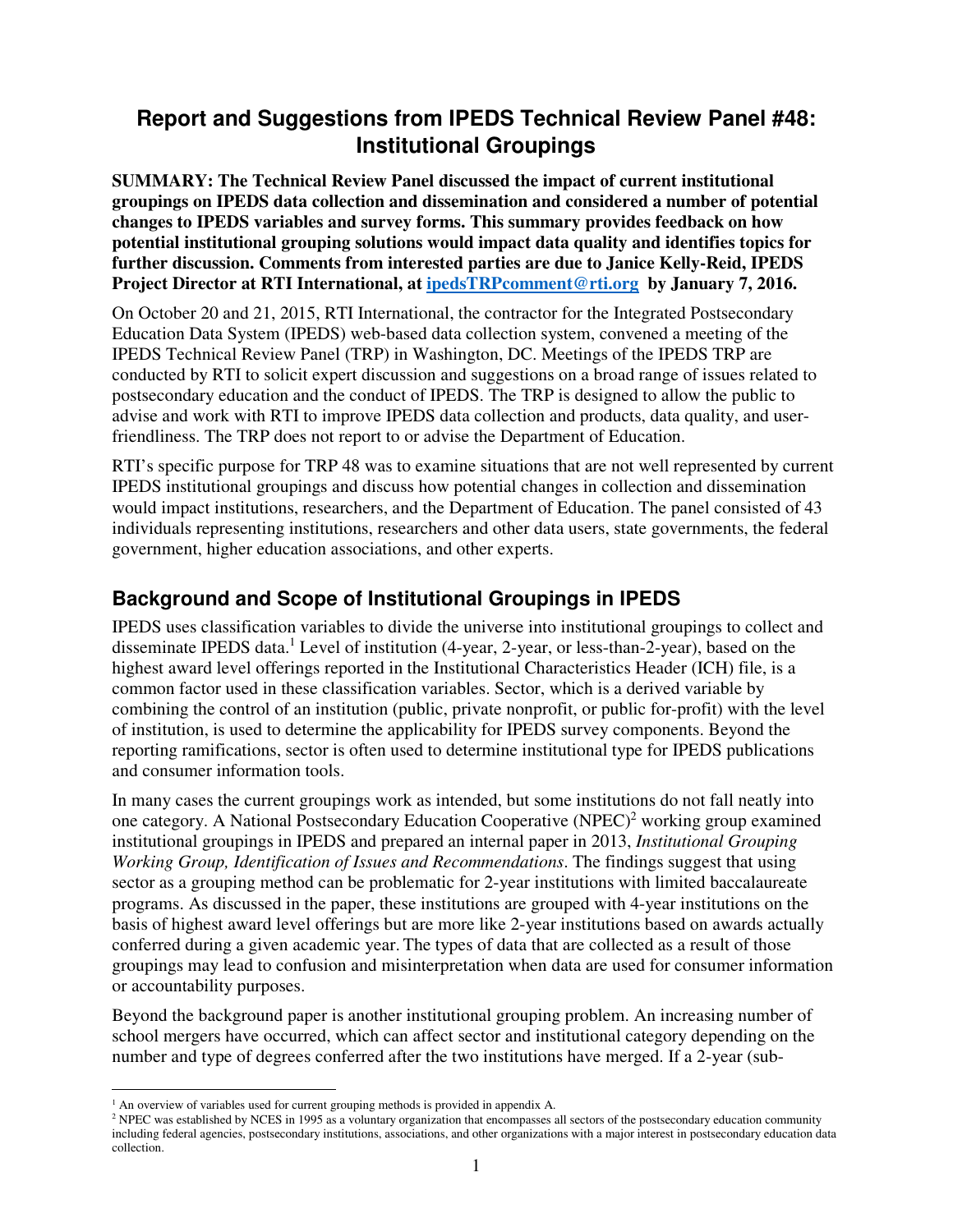baccalaureate) institution merges into a 4-year institution, the merged entity is considered a 4-year institution based on highest degree offered. Because merged entities that offer programs at both the associate's and bachelor's level are categorized as 4-year institutions based on highest award level; the resulting categorization may not be consistent with the primary mission if the institution has limited 4-year offerings, but a large offerings of sub-baccalaureate awards. For example, merged entities may have merged two institutions with distinct admissions requirements, test scores, admissions yields, costs, enrollment patterns, and patterns of completions, among other concerns. In the last two years, this growth trend in the number of school mergers between primary associate's degrees into primary baccalaureate institutions has occurred most often for institutions in the private for-profit sector. This trend continued in the 2015-16 collection year.

RTI convened this TRP to engage the community in an exploratory discussion on potential solutions for categorizing institutions that do not fall neatly into one category. To that end, panelists were asked to examine situations that are not well represented by current IPEDS institutional groupings and discuss potential changes that could be considered for the data collection to improve the quality of the data.

### **Discussion Item #1: Impact of Institutional Groupings on Collections**

Background on this topic has been informed by discussions with institutions, concerns drawn from the NPEC working group, and issues identified during the NCES data review process. Much of the discussion of institutional groupings is focused on how the data are presented to the public. However, simply changing the way the data are presented does not eliminate all issues associated with institutional groupings because the data that are being collected are determined by institution type. The panel reviewed the survey components affected by institutional type and considered possible options for reporting data for institutions that do not fit into one category.

#### **Institutional Characteristics and Student Financial Aid**

Total cost of attendance  $(COA)$  is the sum of published tuition and required fees<sup>3</sup> (lower of in-district or in-state for public institutions), books and supplies, and the weighted average for room and board and other expenses<sup>4</sup> and represents the educational expenses that a full-time, first-time degree/certificate-seeking undergraduate student will expect to pay to attend the institution for one academic year, before financial aid is considered. COA data are collected in the Institutional Characteristics (IC) component of IPEDS, and financial aid data are collected in the Student Financial Aid (SFA) component of IPEDS. The panel discussed several options for reporting COA if an institution offers both associate's and bachelor's degrees:

• *Report COA Separately for Each Degree:* Institutions that offer programs at both the associate's degree and bachelor's degree levels would report COA separately for each degree level. Separate COA values by level would only be collected for purposes of making them available to the public on College Navigator; the COA that is carried forward to the SFA survey to compute the average net price is stipulated in requirements<sup>5</sup> of the *Higher Education Act of 1965* (HEA), as amended. This potential solution could result in an institution reporting as many as four separate COA values in a given year: a separate COA

<sup>&</sup>lt;sup>3</sup> The amount of tuition and required fees covering a full academic year most frequently charged to students. These values represent what a typical student would be charged and may not be the same for all students at an institution. If tuition is charged on a per-credit-hour basis, the average full-time credit hour load for an entire academic year is used to estimate average tuition. Required fees include all fixed sum charges that are required of such a large proportion of all students that the student who does not pay the charges is an exception.

<sup>4</sup> Estimates of expenses for books and supplies, room and board, and other expenses are those from the Cost of Attendance report used by the financial aid office in determining financial need.

 $5$  One of several provisions related to net price requires the Department of Education to report the average institutional net price of attendance for first-time, full-time aided students (this also forms the basis for transparency and accountability lists, or so-called "watch lists"). Institutional net price is defined as "the average yearly price actually charged to first-time, full-time undergraduate students receiving student aid at an institution of higher education after deducting such aid."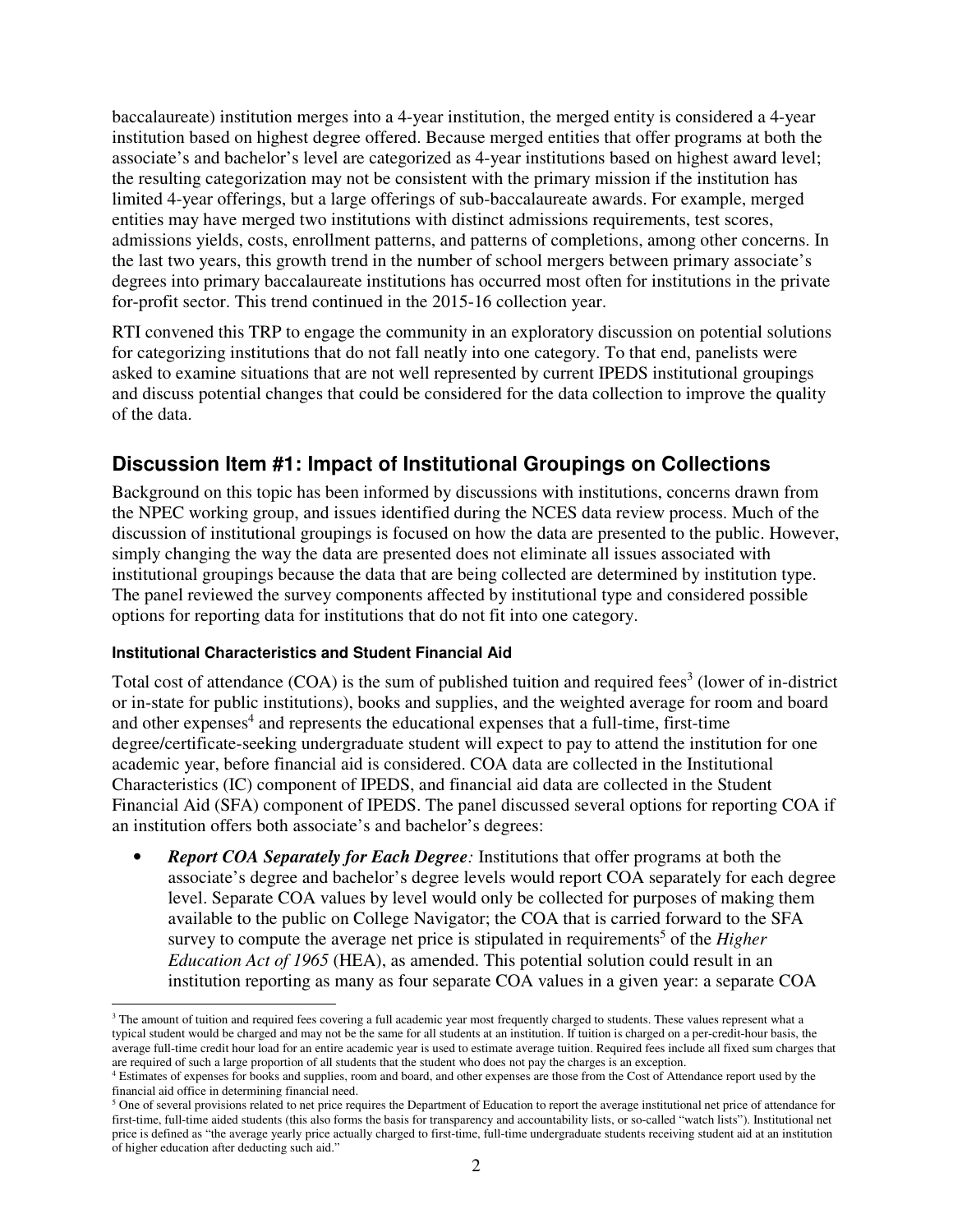for each undergraduate degree level (associate's and bachelor's degree), a separate "published" COA, and the average yearly price actually charged to first-time, full-time undergraduate students (used to calculate net price), as stipulated in the requirements of the HEA.

- *Report COA Based on Screening Question:* A screening question would determine if an institution should report a COA for the associate's, bachelor's, or some combination, using a threshold as the deciding criteria. Panelists expressed concern that enrollment fluctuations could result in a lack of consistency each year regarding what data (i.e., bachelor's, associate's, or both) were used for institutions on the cusp of the threshold. Further, this type of change could also result in an institution landing on one of the CATC 'watch lists'<sup>6</sup> for high increases in tuition and fees.
- *No Change but Add Clarification*: There would be no changes to the way institutions currently report COA; if the institution offers both associate's and bachelor's level programs, the data provider would be instructed to add a context note to explain what data were used to arrive at COA to allow for the appropriate interpretation of the data.

#### **Admissions**

The Admissions (ADM) component collects basic information about the undergraduate selection process for entering first-time degree/certificate-seeking undergraduate students. This includes information about admissions considerations, admission yields, and SAT and ACT test scores (if test scores are required for admission). ADM is only applicable to first-time entering students; institutions should not include data on non-first-time students (e.g., students admitted into bachelor's programs for which an associate's degree is required). Some institutions that have both associate's and bachelor's programs may only report for one or the other (often noted in context boxes). The panel considered suggestions for data collection, including the following:

- *Separately by Award Level:* Institutions that offer programs at the associate's degree and bachelor's degree level would report ADM data separately for first-time entering students by degree level (associate's and bachelor's degree). Given that many students do not declare their degree intent (associate's, bachelor's, or certificate) at the time of admission, panelists felt that separating out ADM data by award level could be problematic.
- *Based on Screening Question:* A screening question with a defined threshold would determine whether the institution predominantly offers baccalaureate or sub-baccalaureate level programs. Admissions data would be collected for the predominant award level. For the same reason cited above, panelists noted that separating out ADM data for the predominant award level could be challenging.
- *No Change but Add Clarification*: There would be no changes to the way institutions currently report ADM data: if the institution offers both associate's and bachelor's level programs, the data provider would be instructed to add a context note to explain what data were used to arrive at ADM reporting to allow for the appropriate interpretation of the data.

#### **Discussion Item: Graduation Rates and Outcome Measures**

The purpose of the Graduation Rates (GR) component is to track cohorts of full-time, first-time degree/certificate-seeking undergraduate students as well as their program completion status at 150% of the normal time to complete all requirements of their program of study. The Graduation Rates 200 (GR200) survey component's primary purpose is to calculate graduation rates at 200% of normal

 6 The College Affordability and Transparency Center (CATC) includes information for students, parents, and policymakers about college costs at America's colleges and universities. CATC includes several lists of institutions based on the tuition and fees and net prices (the price of attendance after considering all grant and scholarship aid) charged to students.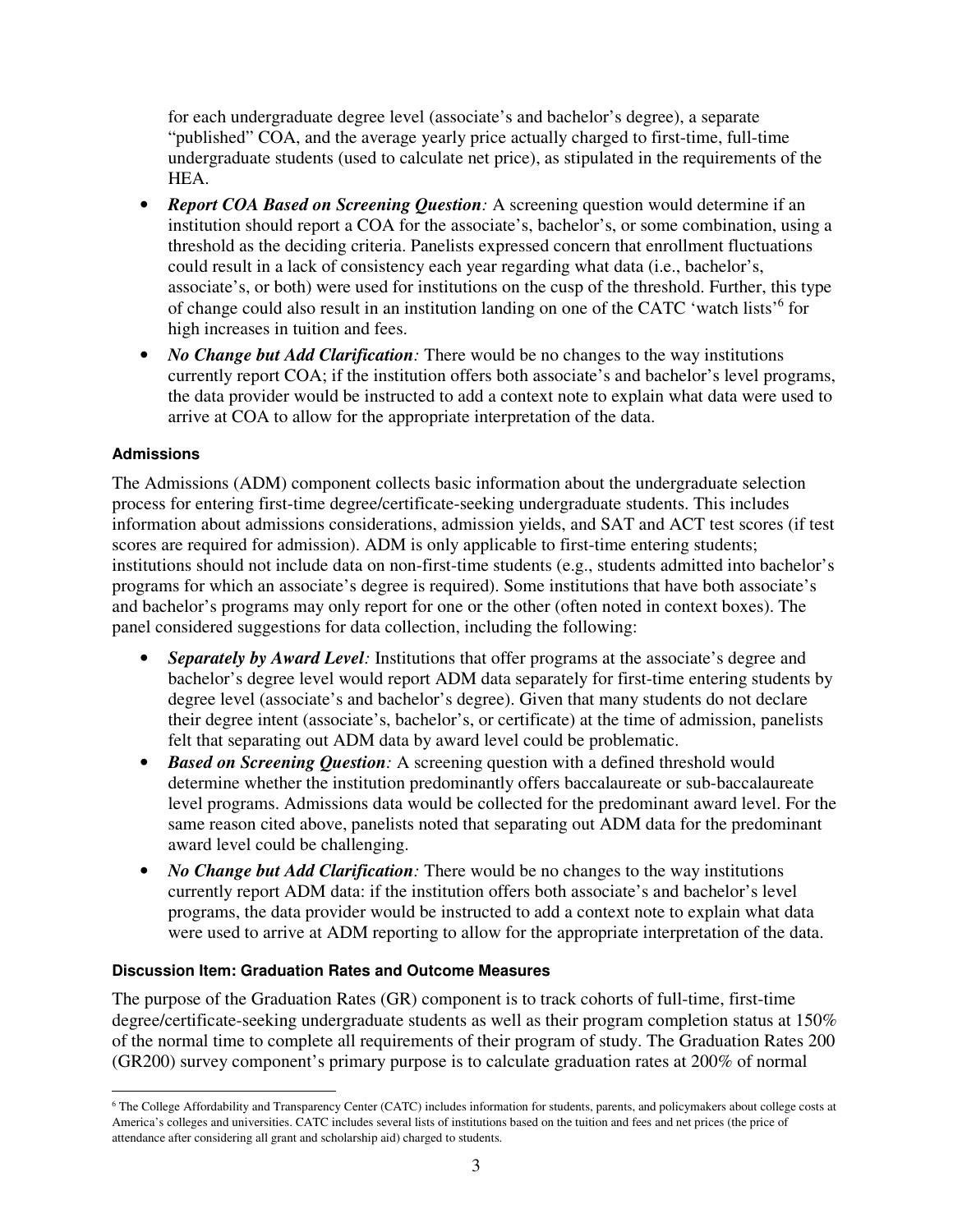time for the subcohort of full-time, first-time bachelor's or equivalent degree-seeking students at 4 year institutions; and for all full-time, first-time degree/certificate-seeking undergraduate students at less-than-4-year institutions.

As noted in the NPEC paper, primarily associate's degree institutions that offer programs at both the associate's and bachelor's level are categorized as 4-year institutions and may not have, as a result of institution policy, a full-time, first-time bachelor's degree-seeking subcohort<sup>7</sup> and could not report GR200. This situation occurs when institutions require students to first obtain an associate's degree before entering a bachelor's program; students who earned an associate's degree prior to entering the bachelor's degree program would not meet the first-time requirement and thus would not be captured in GR. The panel considered the following suggestions for data collection:

- *Outcome Measures (OM) Solution:* Students who earned an associate's degree prior to entering a bachelor's degree program would not meet the first-time requirement and thus would be excluded from the GR bachelor's-seeking cohort.<sup>8</sup> The forthcoming OM component will expand graduation rates by collecting additional success measures (i.e., award and enrollment status) on non-first-time entering students (e.g., students who enter a bachelor's degree program having already earned an associate's degree from another institution). The panel agreed that for the purposes of consumer information, the OM component solves most of the institutional grouping issue with graduation rates by collecting data on non-first-time students, who were not captured in GR.
- *Separately by Award Level:* There would be no change to reporting options, except with respect to a possible timing change related to reporting the graduation rates for the other degree/certificate-seeking subcohort. Currently, institutions that offer both bachelor's and associate's degree programs are classified in IPEDS as 4-year institutions on the basis of award level offerings. Panelists suggested that in reporting graduation rates, institutions that offer both associate's and bachelor's degree programs should use different reporting periods to track each cohort, one being the 6-year reporting period for tracking graduation rates for the bachelor's degree-seeking subcohort and the other being a 3-year reporting period for tracking the other degree/certificate-seeking subcohort.
- *No Change but Add Clarification*: There would be no changes to the way institutions currently report GR or OM data; if the institution offers both associate's and bachelor's level programs, the data provider would be instructed to add a context note to explain what student population is represented in the graduation rate, for example if the cohort is comprised of a small group of traditional full-time, first-time students but is not representative of the institution's nontraditional student makeup.

#### **Fall Enrollment**

Retention rates examine the percentage of first-time degree-/certificate-seeking undergraduate students enrolled in the fall of the prior year that are either still enrolled in the fall of the current year or have completed their program in that time. For 4-year institutions, retention rates are based on the bachelor's degree-seeking subcohort only, regardless of whether the institution confers mostly associate's degrees or sub-baccalaureate certificates (i.e., non-bachelor's-seeking students are not reported). For all institutions, because students entering a baccalaureate program with an associate's degree do not meet the IPEDS definition for the first-time bachelor's degree-seeking subcohort, they are not included in the enrollment denominator of the retention ratio. The panel considered the following suggestions for data collection:

 7 This issue is discussed in the unpublished 2013 NPEC report *Institutional Grouping Working Group Identification of Issues and Recommendations.*

<sup>&</sup>lt;sup>8</sup> By definition, the IPEDS bachelor's degree-seeking subcohort is defined as full-time, first-time bachelor's degree-seeking students.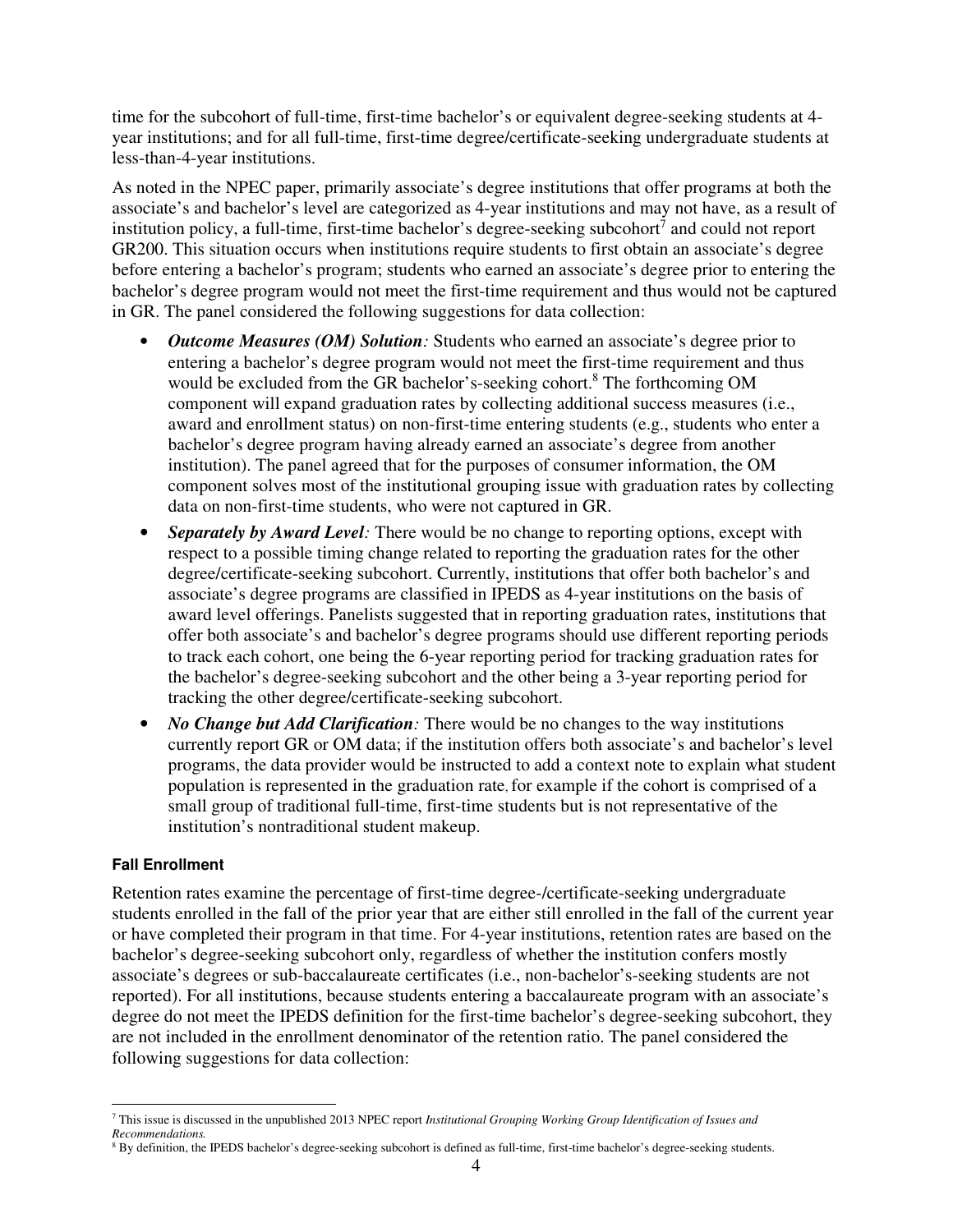- *Separately by Award Level*: Institutions that offer programs at both the associate's degree and bachelor's degree level would separately report retention rate data for their first-time bachelor's-seeking subcohort and first-time other degree-/certificate-seeking subcohort.
- **Based on Screening Question**: A screening question with a defined threshold would determine whether the institution offers primarily baccalaureate or sub-baccalaureate level programs. One rate would be collected for institutions based on the predominant level of award if the institution conferred more than an established threshold for that level.

## **Discussion Item #2: Potential Institutional Grouping Solutions**

Currently, institutions implement their own solutions for handling grouping issues for data collection purposes, such as selecting certain programs to report on and providing context (e.g., context notes indicate that tuition was reported for the bachelor's program only, or that admissions requirements are only for a particular program within the institution because all other programs are open admission). As another solution currently used, NCES creates separate reporting entities in IPEDS on a case-by-case basis. An example of this would be the establishment of two separate UnitIDs to allow for the reporting of a traditional bachelor's degree program separately from an online bachelor's degree program if an institution serves both populations. Using separate UnitIDs to report data for each program level is intended to provide a possible solution for institutions that do not fit into one category, although can potentially be problematic to data users who may not be aware of the separate and additional data reporting.

Panelists discussed several potential institutional grouping solutions during their review of the affected survey components, but a cohesive strategy did not emerge from the discussions. The panel was asked to consider changes that would improve the utility of the data and offer additional options beyond the current solutions, when available. Ultimately, the panel identified four options for additional consideration. The panel acknowledged that the potential solutions discussed do not address every solution or, for that matter, every problem. RTI would appreciate additional comments on this topic, particularly with respect to specific issues that affect for-profit institutions and degreegranting institutions with a mix of degree and certificate programs.

The following summarizes the potential solutions for data collection for each of the affected survey components.

#### **Potential Solution #1: Group Institutions by New Variable (Level Combined with Primary Degree)**

Collect a new institutional grouping variable in the ICH.

- **Award Level Offerings.** Institutions select applicable award levels on ICH for all creditbearing programs offered at the institution (no change).
	- o **Add a new screening question.** If an institution selects program offerings at both the associate's and bachelor's degree levels, populate a new screening question in ICH for the institution to select its primary award level (using a mission-driven distinction, rather than a numbers-driven distinction):
		- primarily bachelor's degree;
		- primarily associate's degree; or
		- Equivalent proportions of bachelor's and associate's degrees (dual-mission institutions $)^9$

 9 These are institutions that offer both bachelor's level programs and associate's level programs but do not have a primary award level offering. The panel referred to this as scenario as "hybrid" during discussion but agreed that using "hybrid" would be a mistake given its current usage in other aspects of IPEDS. RTI would appreciate additional input on the appropriate label for these types of institutions.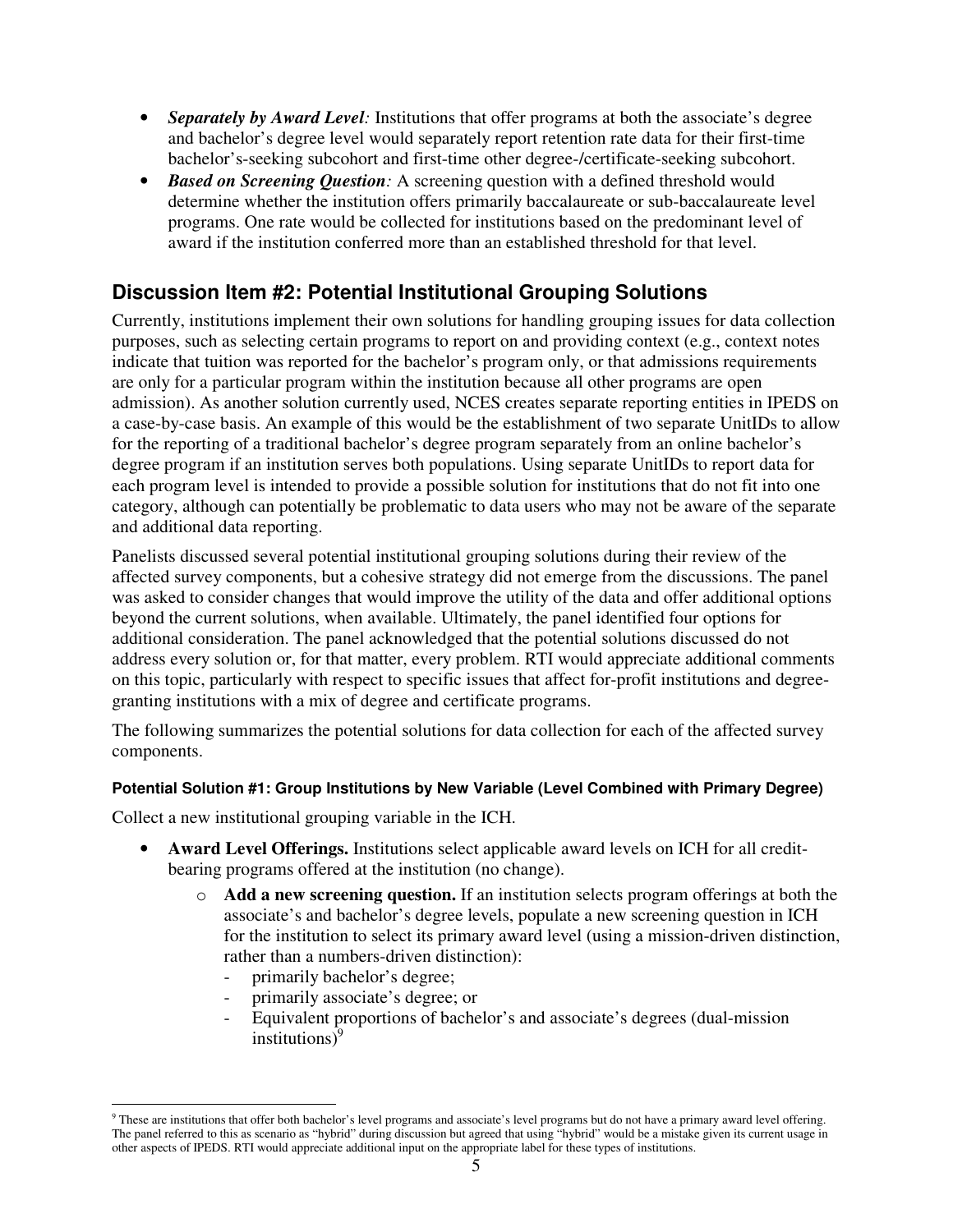• **Verify self-selected primary award level.** Previous years of Completions data should be used to verify the institution's response. For 2-year institutions that begin offering a bachelor's degree program, three years of Completion data would be used to verify their predominant offering. Verify new institutions when an institution's first Completion file becomes available.

Under this proposed solution, institutions that offer both associate's and bachelor's degree level programs would report according to primary award offerings. Institutions that primarily offer bachelor's level programs would report appropriate data at the baccalaureate level for comparing with 4-year institutions; institutions that primarily offer associate's level programs would report appropriate data at the sub-baccalaureate level for comparing with 2-year institutions. As such, institutions would report in the following ways by survey component:

- IC: Report the COA for primary award level offering (bachelor's or associate's).
- ADM: Report admissions data for primary award level offering (bachelor's or associate's level and below).
- EF: Report retention for one cohort (first-time bachelor's seeking subcohort or all firsttime degree-/certificate-seeking). Consultation with NCES general council is needed to determine if this approach is compliant with current legislative mandates.
- GR: Report on both first-time cohorts (bachelor's seeking subcohort and other degree/certificate-seeking subcohort). There would be no change to reporting options, except with respect to a possible timing change related to reporting the graduation rates for the other degree/certificate-seeking subcohort. Consultation with NCES general council is needed to determine if the timing change is compliant with current legislative mandates.

Dual-mission institutions that offer both bachelor's level programs and associate's level programs but do not have a primary award level offering would be required to report on all data at both the baccalaureate and sub-baccalaureate level. The challenge to this approach is identifying which institutions should indicate a mission that serves associate's and bachelor's students equivalently. The panel agreed that dual-mission category should be clearly defined to avoid variability within categories, with several panelists suggesting that this category should align with how institutions identify themselves. Several panelists suggested that all institutions that offer both associate's and bachelor's degree levels should be required to report all data (i.e., at both the baccalaureate and subbaccalaureate levels), regardless of primary offerings. However, the panel did not reach agreement on which groups of institutions should track two cohorts.

Given that several IPEDS components would be affected by this potential solution, panelists noted that further study would be helpful to better understand how this potential solution would impact institutions, particularly with respect to net price calculations, retention rates, graduation rates cohorts and other items as defined in current legislation. Additional consultation is needed to determine how dual-mission institutions would report SFA data for two separate full-time, first-time cohorts (bachelor's and associate's), how the aid data for both cohorts would be averaged into a single cohort for net price, and whether this approach would be in compliance with federal regulations outside of IPEDS (i.e., HEA). Additionally, further study is needed to identify how certificates should be accounted for in this solution.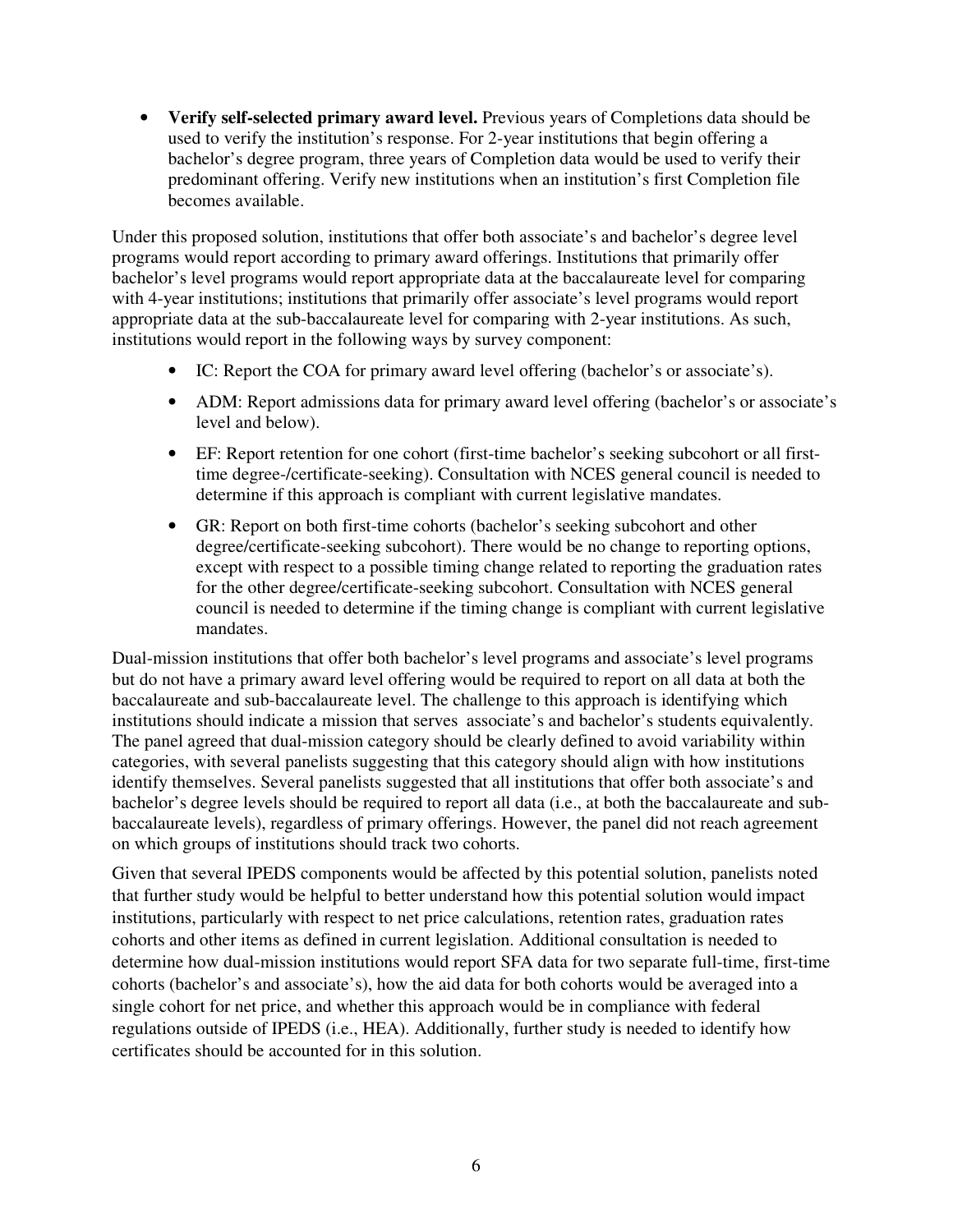#### **Potential Solution #2: No Changes to Reporting Options: Collect Context**

No changes would be made to institutional groupings in data collection, but additional guidance would be provided for institutions that offer both associate's and bachelor's degrees. Institutions would be instructed to provide context notes describing methodology used to arrive at the reported data in the context box on all applicable surveys. For example, clarify in context box how retention rate is calculated or what student population(s) is represented in graduation rates. Panelists noted that this potential solution is less disruptive than the self-selection option but not helpful to IPEDS data users. This approach gives institutions the opportunity to describe special situations, for example if the cohort population comprises nontraditional students, such as working adults. However, panelists pointed out that NCES does not migrate context notes into the Data Center and questioned how (or if) IPEDS would make these explanations available to researchers and data users.

#### **Potential Solution #3: No Changes to Reporting Options: Use INSTCAT but With Different Thresholds**

Calculate the INSTCAT variable<sup>10</sup> for each collection cycle based on the mix of degrees awarded and resulting in the six categories listed below. Similar to Potential Solution #1, this approach would draw from the Completions data file to determine the category in which an institution is classified in one of six categories:

- degree-granting, graduate with no undergraduate degrees
- degree-granting, primarily baccalaureate or above
- degree-granting, not primarily baccalaureate or above
- degree-granting, associate's and certificates
- non-degree-granting, above the baccalaureate
- non-degree-granting, sub-baccalaureate

This would allow 4-year primarily associate's degree institutions to be grouped in one of three ways: with other 2-year institutions, with 4-year institutions, or to be kept separate. Panelists considered using a defined threshold (e.g., ratio of awards by level as a percentage of total awards) as the deciding criteria for primary award offerings, but did not reach agreement on the appropriate cut points for a minimum threshold. The panel suggested that additional consideration is needed with respect to the establishment of a threshold.

#### **Potential Solution #4: Comprehensive Option: New Derived Variable for Sector or Subsector Categories**

Add the following new sector categories for institutions that offer both associate's degree and bachelor's degree programs:

- Sector 10: Primarily bachelor's degree; with associate's
- Sector 11: Primarily associate's degree; with bachelor's
- Sector 12: Primarily associate's degree, with certificates

Institutions that offer both associate's and bachelor's degree levels would be required to report all data (i.e., at both the baccalaureate and sub-baccalaureate levels), regardless of primary offerings. Data could be rolled up to the existing sector classifications to maintain trends. Panelists also considered splitting the existing sector categories into subsectors, for example:

- Sector 1a: Public 4-year, primarily bachelor's degree
- Sector 1b: Public 4-year, primarily associate's degree
- Sector 2a: Private nonprofit 4-year, primarily bachelor's degree
- Sector 2b: Private nonprofit 4-year, primarily associate's degree

l <sup>10</sup> See Appendix A for a description of the INSTCAT variable.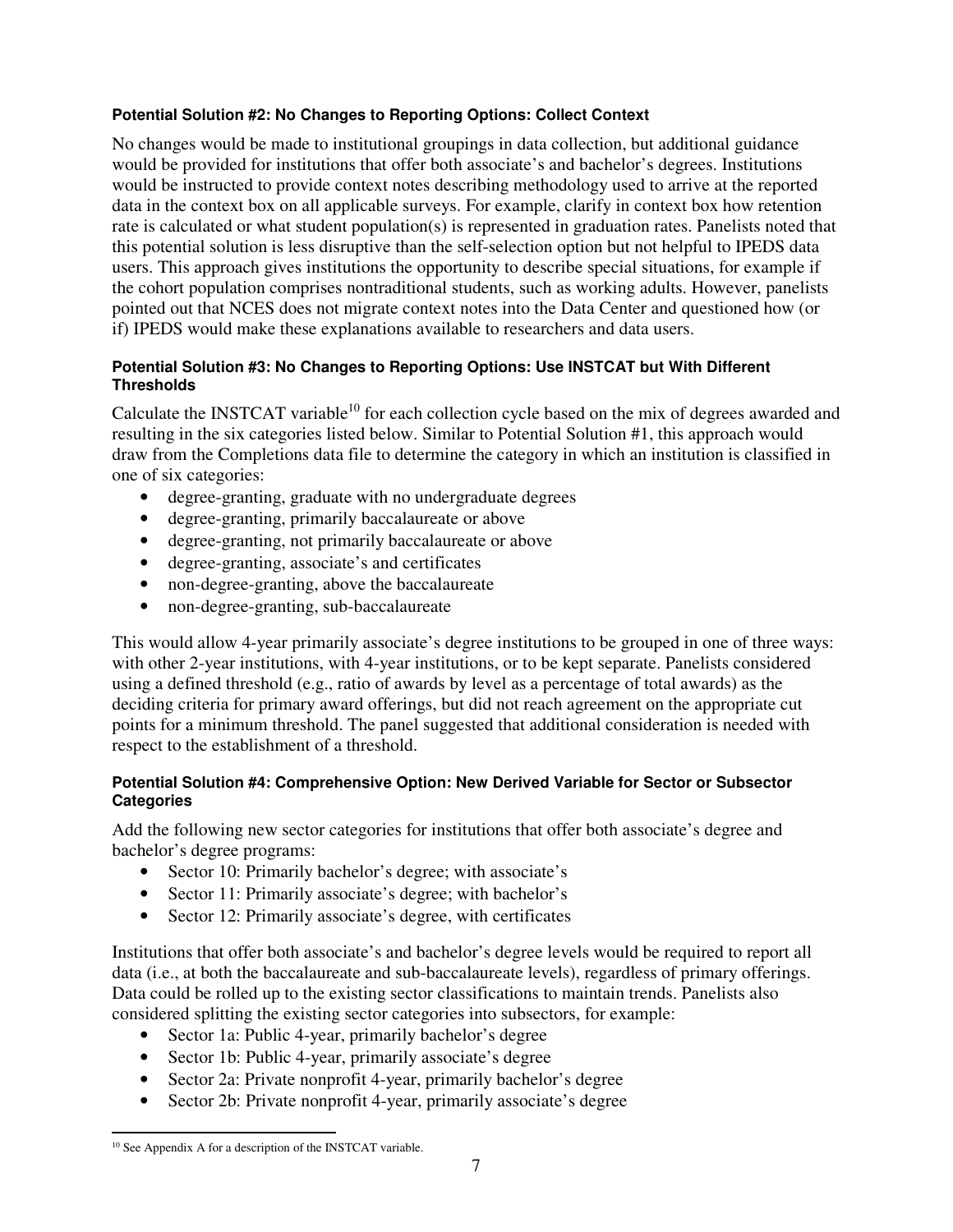- Sector 3a: Private for-profit 4-year, primarily bachelor's degree
- Sector 3b: Private for-profit 4-year, primarily associate's degree

This would allow for the acknowledgment of differences within each sector while maintaining the historical aspects of the data. However, panelists noted that using highest award level to define the overall sector category and predominant award level to define the subsector classification would be problematic for reporting purposes. Furthermore, such classifications may well become too specific that meaningful comparisons would be difficult. Further, this approach does not take certificates or graduate-level programs into account.

### **Discussion Item #3: Potential Impact on Burden**

Burden varies by survey component as well as by sector.<sup>11</sup> Adding mandatory additional reporting will increase burden for institutions that offer both bachelor's and associate's degree programs. If institutions were to report for both degree programs, institutions would have to report graduation rates and retention rates on two cohorts of students as well as additional pricing information and admissions data in any given year. Additionally, changes to the data collection would impact institutions on the cusp of the threshold that could go in and out of a grouping frequently over a period of several years.

### **Discussion Item #4: Data Dissemination Solutions**

The current grouping methods used in NCES applications and tools draw from the same classification variables (i.e., INSTCAT, highest degree offered, sector, level and control) as those used in data collection. Currently, College Navigator uses the INSTCAT variable to return institutions matching any of the mix of degrees selected. For example, traditional 2-year institutions that offer one or more baccalaureate programs will be returned in the results of a search by either level of degree (bachelor's or associate's) as well as either institution type (4-year or 2-year). However, the data on the institution's page comes from data reported to IPEDS, the applicability of which is currently determined by sector. Panelists considered how to incorporate the hybrid classification into College Navigator and suggested that consumer behavior should inform this discussion and drive any potential changes.

Sector, level, and control are used in a large number of IPEDS publications including the *Digest of Education Statistics*, *First Look*, and the *IPEDS Methodology* reports. IPEDS publications have been consistent throughout the years, allowing for historical trend data. Panelists noted that it is unclear what latitude is feasible with respect to changes to publications, but generally agreed that it would be unwise to incorporate new grouping variables into publications and other NCES applications and tools if the variables break historical data. Given that IPEDS data are highly visible and are used in a variety of ways, the panel suggested that institutions should report out in classifications that can be rolled up to existing categories in order to preserve trends.

IPEDS forms the institutional sampling frame for other NCES postsecondary surveys, such as the National Postsecondary Student Aid Study. The IPEDS institutional universe, stratified by sector, is used as the first-stage sample. As long as institutional classifications can be rolled up or down to sector classifications, NCES postsecondary surveys should not be impacted by data collection or dissemination changes.

l <sup>11</sup> IPEDS reporting burden estimates include the time it takes to review instructions, query and search data sources, complete and review the components, and submit the data through the Data Collection System. Every 3 years, data preparers are asked to provide burden estimates to help NCES continue to improve its estimates of the reporting burden associated with IPEDS. This information is collected through an optional question at the end of each component.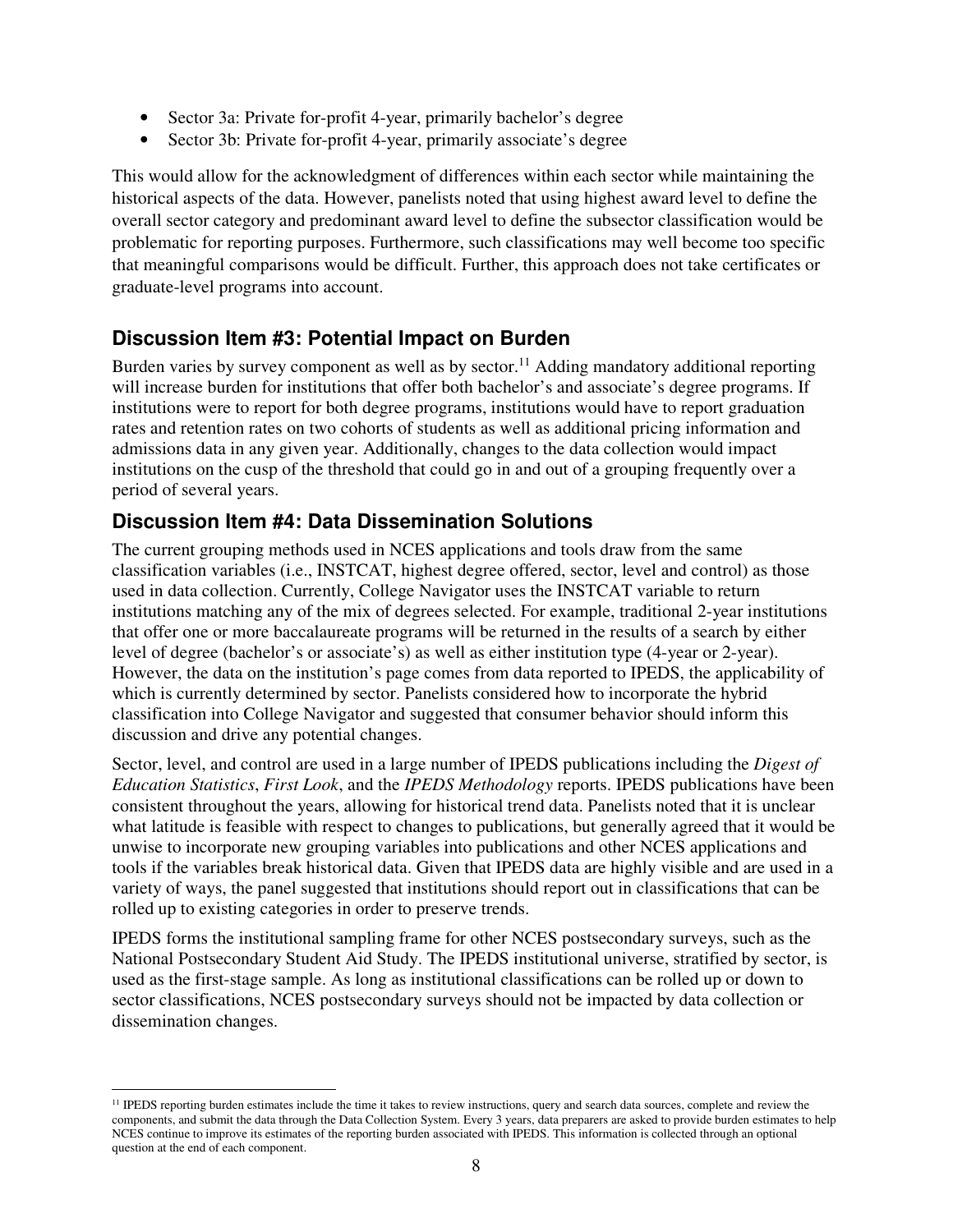### **Next Steps**

Once the TRP summary comment period has closed, RTI will review the comments and outline recommendations for NCES based on the outcome of the TRP meeting and subsequent public comment period. NCES will review the recommendations to determine next steps and any reporting implications for IPEDS. Proposed burden estimates will be submitted to the Office of Management and Budget for information collection clearance. The current collection expires in December 2016.

### **Comments**

RTI is committed to improving the quality and usefulness of IPEDS data as well as strategies that might be helpful in minimizing additional institutional reporting burden. We encourage interested parties to send any comments or concerns about this topic to Janice Kelly-Reid, IPEDS Project Director, at ipedsTRPcomment@rti.org by January 7, 2016.